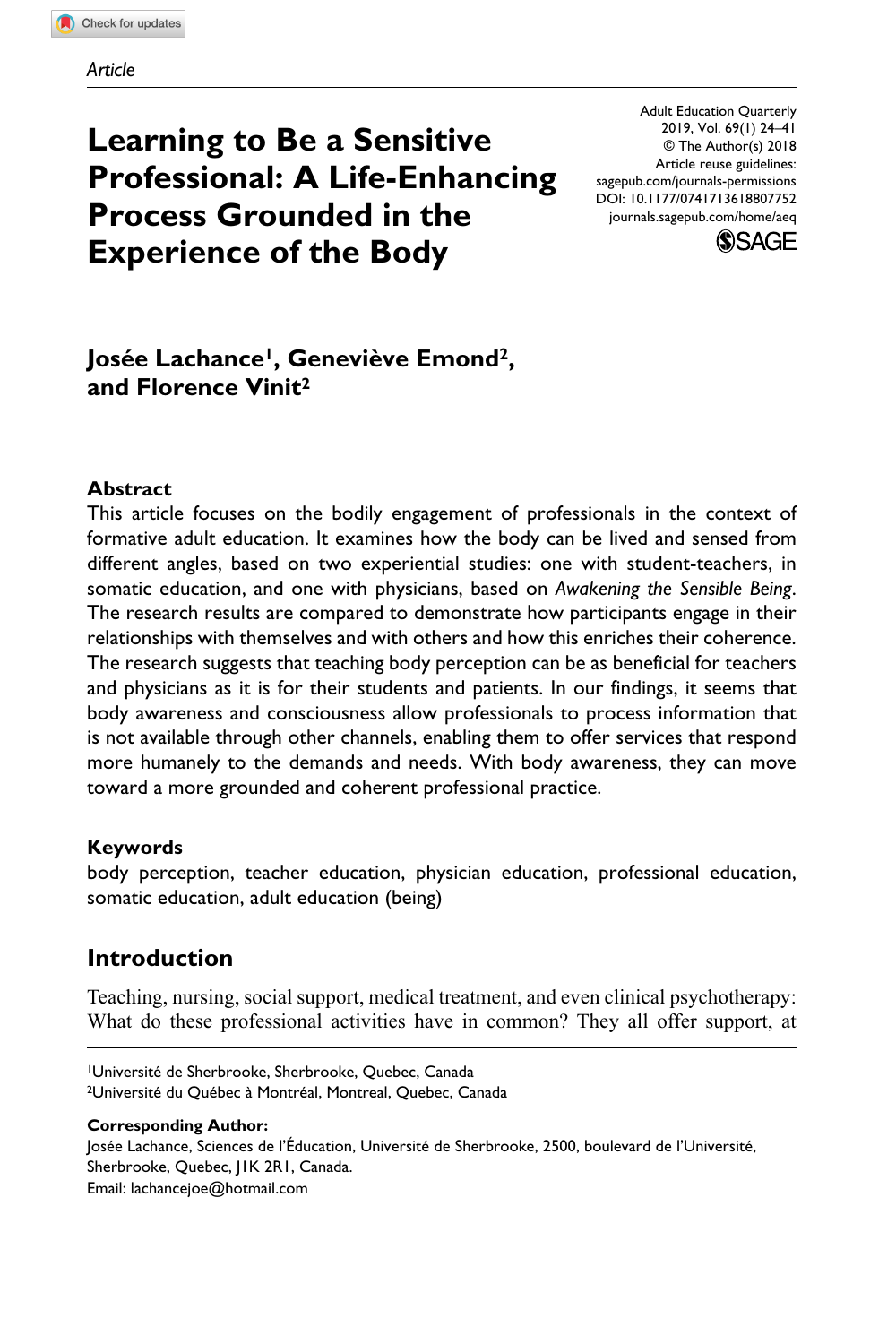different levels of intimacy, to a person in a situation of learning or distress within a helping relationship. Being sensitive to the other's needs, feelings, demands, and even sensations seems to be an important condition for these actions to be adequate for both the person and the professional. The professional's attention and presence engage the persons not only in their own experience, through a process of attunement (listening to oneself and to others) that is necessary for the relationship, but also through the emotions and sensory signals felt by the professional. We propose that if professionals are in touch with their own bodies as a means of developing their self-sensing capacities through their own experience, they could offer better services to other human beings, through a keen relational sensitivity toward themselves and others (Emond, 2015; Lachance, 2016; Vinit, 2007).

Despite the current advances in neuroscience that challenge cartesian body–mind duality, most relational professions do not include competencies as relational sensitivity in their essential list for professional development (Green & Hopwood, 2015). Western professionals are often pushed to perform and compete in institutional and social settings where increasing complexity and diversity, rapid pace and changes are part of everyday practice (Maranda, Gilbert, Saint-Arnaud, & Vézina, 2006; Lantheaume, 2008). This pressure to perform, which often curtails reflective time turned inward toward one's own sensations, is, more generally speaking, a characteristic of the world view advocated by contemporary society (Ehrenberg, 1994). Rather than valuing skills focused on Being, while integrating existential life experiences (Su, 2011), professionals (teachers and physicians) are more driven to acquire knowledge focused on Doing (Roessger, 2012).

Thus, professionals may be in a difficult position if they wish to add a unified body perspective to their professional development and integrate subtle or intense experiences stemming from contact with others into their support role. Their training often has not given them the opportunity to be in contact with their own embodiment, conceived as a body of openness and relation to the other (Merleau-Ponty, 1945). This situation, in which the body itself is often forgotten, is counterproductive to adult education concerned with integral learning processes.

As Sodhi and Cohen (2012) remind us, adult education has long been focused on cognitive knowing reflecting the mind–spirit domination over the body. This division resulted in a growing dissatisfaction from which a movement was born, the "exploration of other ways of knowing [. . .] resulting in a refocus on the body" (p. 121). Most recently, adult education directed its attention on noncognitive ways of knowing, including somatic knowing and embodied knowing. For example, Sodhi and Cohen (2012) explore the embodied knowing in a variety of social practices. Their study validates the body as a site of knowing, from which arose sensations enabling autoregulation (Damasio, 2018). Practitioner's social work "engage their bodies in both their decision-making process and in relating empathically with clients" (p. 133). Thus, the authors suggest that social work teachers should share their embodied knowing experience and allow students to explore their own embodied knowing experience.

The following pages share our common vision for the development of formative adult education approaches that take body experience into consideration as a constructional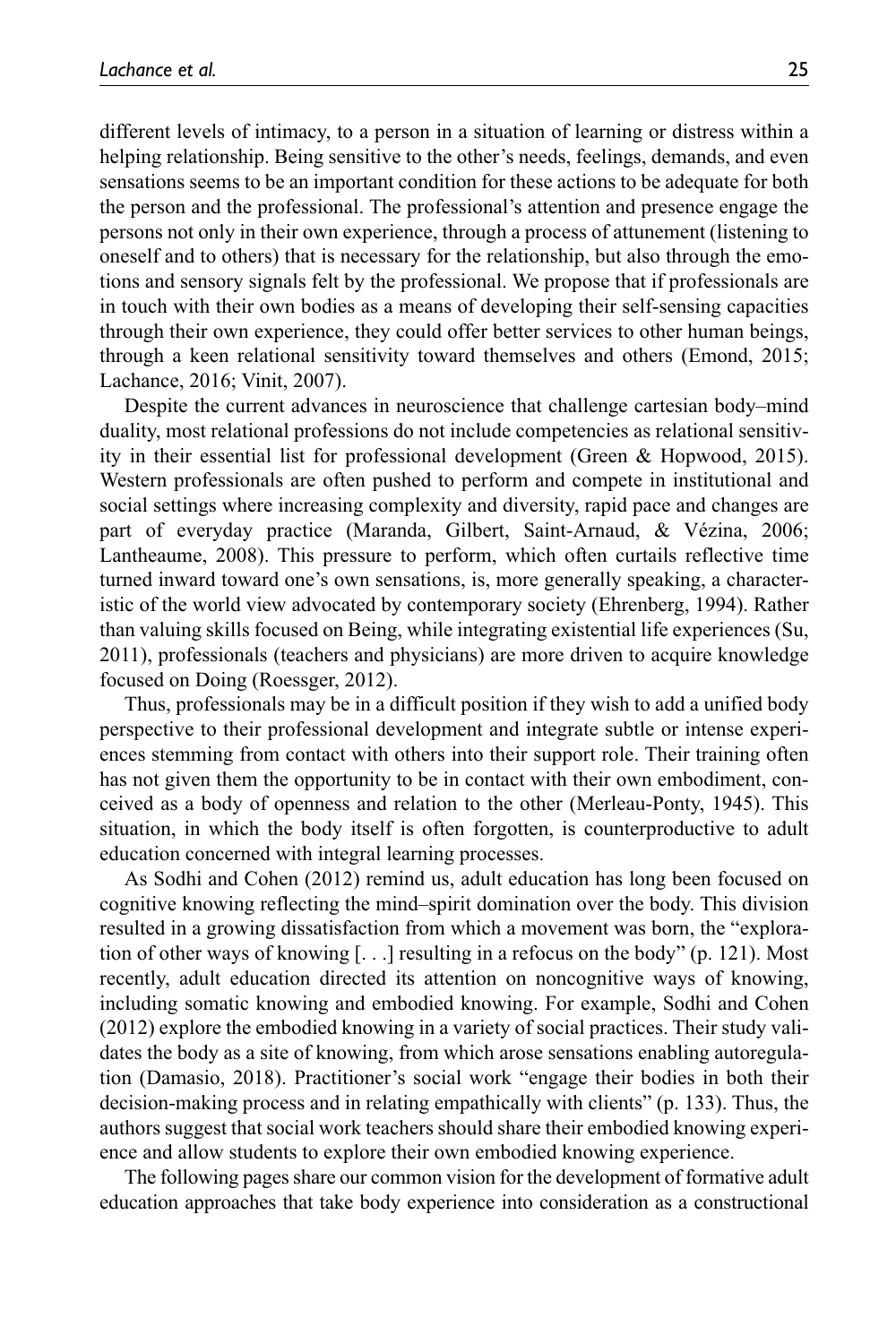part of professional experience. Our arguments are based on two different studies conducted in recent years with student-teachers and physicians. Our concluding remarks bring our research and our work together. Our whole article bases itself on how the body can serve as a learning site with references to adult education and embodiment literature. Adding to Sodhi and Cohen's (2012) perspective, we attempt to shed light on how professionals can benefit from an enhanced learning process grounded in the body offered by specific trainings while describing the impacts on their personal and professional lives as Swartz (2012) suggested.

# **Beyond Body/Mind Separation: The Emergence of the Self-Sensing in the Literature**

Following the philosopher Husserl, who differentiated the body as an object (*Körper*) from the lived or personal body (*Leib*), the vector of a being in the singular world, Merleau-Ponty (1945), in his *Phenomenology of Perception*, rejects the opposition between the conscience and the object. His phenomenological concept rethinks the body beyond the traditional philosophical dualism as a body that is both sensed (*sensible*) and sensing (*sentant*). The success of this concept led to different nomenclatures in fields related to the *lived body* experience, such as in dance, in somatic education or in psychocorporal approaches. The terms used do not necessarily coincide and are not necessarily related, which contributes to the complexity or outright confusion around how to talk about bodily experience.

# *Approaches That Place Bodily Experiencing at the Heart of Learning*

Somatic practices first developed through diverse practical experiences with the body, led by pioneers in various fields of expertise (dance, education, therapy, care, spirituality). These practices led to the emergence of a theoretical field (Hanna, 1983; Johnson, 1992) that views the human being as a holistic or integral being. At the origins of Somatics lies the term *soma* (Hanna, 1983), which refers to the body as an integral process in perpetual internal and external movement and dialogue with itself, others and the world. In Somatics, body and mind are not considered as two entities but exist as a whole (bodymind  $=$  soma).

The *lived body* concept, directly inherited from a philosophical tradition anchored in the somatic consciousness and movement (Eddy, 2016), means, as used in this article, a set of dynamic and complex intertwined sensations that a human being is *conscious of*, coming from the five external senses (as a traditional definition) and the inside sense, proprioception (our sixth sense), that can be achieved through kinesthesia, the sense of movement. These sensations can vary in the physical, emotional, and/or cognitive forms they take for individuals, but are always lived as a dynamic integration, in a temporal and spatial process. Before sensations *become conscious* for the person, they are already present in the *lived body*, which is directly linked to a prereflective stage of experience (Merleau-Ponty, 1945). By changing the ways we perceive our bodies (soma), we gain access to new physical and psychological behaviours patterns (Feldenkrais, 1967).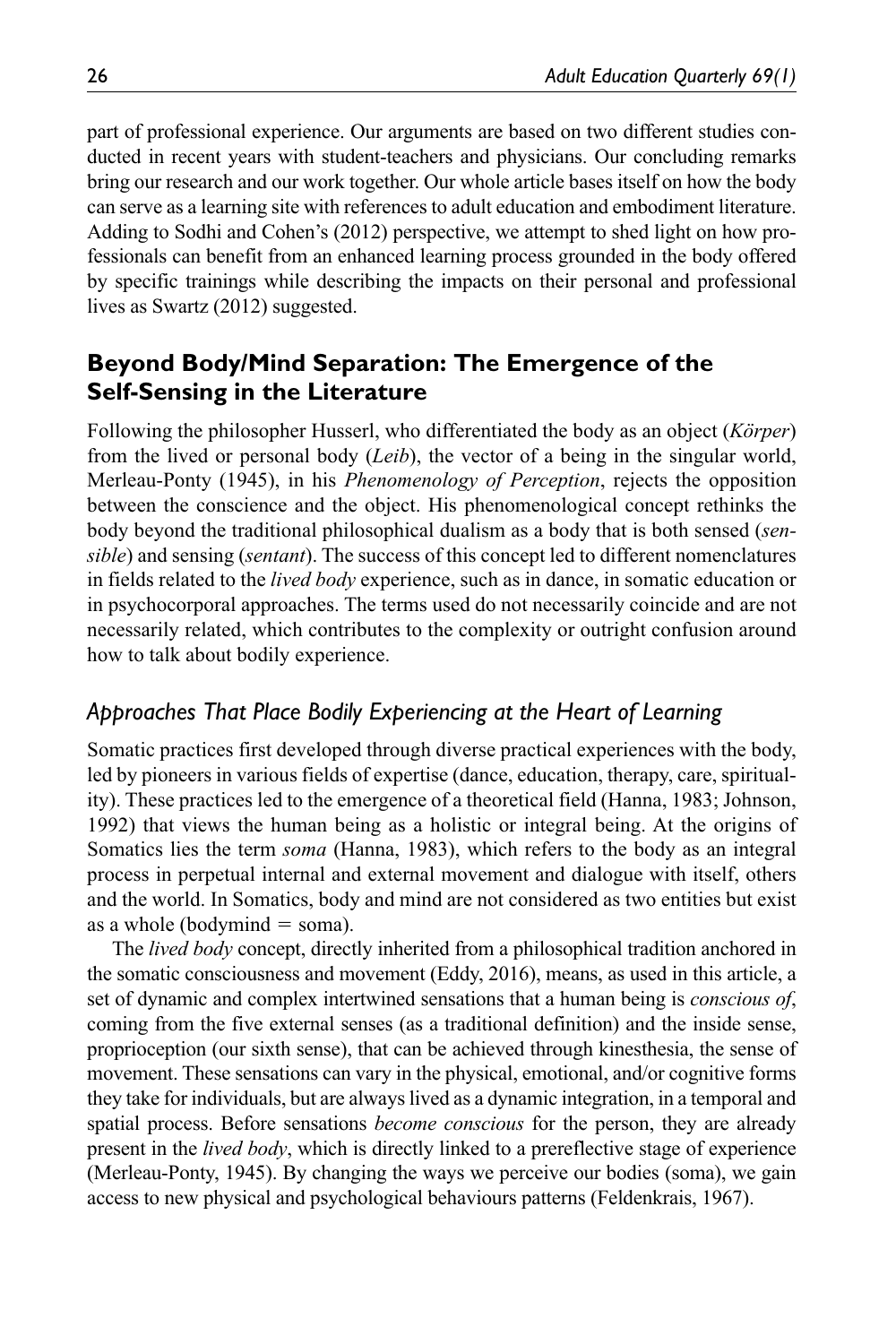| Intervention tool                                     | Brief description                                                                                                                                                                                                                                                                                                                                                                       |
|-------------------------------------------------------|-----------------------------------------------------------------------------------------------------------------------------------------------------------------------------------------------------------------------------------------------------------------------------------------------------------------------------------------------------------------------------------------|
| <b>DBM</b> Fasciatherapy                              | Remobilize the areas of the body that are static and allow<br>the individual to develop a new capacity to perceive their<br>inner body. The moves are gentle and respectful and aim<br>to stimulate inner movement in all the body.                                                                                                                                                     |
| Sensory gymnastics                                    | The individual becomes more active in their own process<br>and learns to tune in to their own inner movement and<br>to the sensorial effects experienced in their body as<br>well as to the thoughts that inhabit them. They develop<br>their capacity to act without losing the depth of their<br>relationship with their own bodily interiority. They<br>become more self-sufficient. |
| Sensorial introspection                               | A guided procedure offers a moment of silence with the<br>attention tuned in to the body. The learner explores the<br>perception of their inner movement and its effects within<br>the body. He draws meaning from the experience.                                                                                                                                                      |
| Verbal dialogue centred on<br>the bodily experiencing | This dialogue facilitates another level of integration by<br>allowing the individual to express the value of the<br>experiencing and draw meaning from it that can be<br>transferred into daily living.                                                                                                                                                                                 |

**Table 1.** Intervention Tools Included in Awakening the Sensible Being Training.

*Note*. DBM = Danis Bois Method fasciatherapy.

According to Eddy (2016), somatic education is defined as "The experience of bringing attention to the living body while in stillness and moving" (p. 6). It arises from body-centred approaches including the Feldenkrais's method and Alexander's technique. Concretely, participants are lying on the ground, sitting, or standing. "Using the suggestions and questions of the teacher, they explore their own bodily universe as they feel it on the inside" (Joly, 1997, p. 158). As for Awakening the Sensible Being (ASB), the approach uses four intervention tools: Danis Bois Method fasciatherapy (DBM–manual approach), sensory gymnastics, sensorial introspection, and verbal dialogue centred on the bodily experiencing (see Table 1). ASB experience involves a reflective portion by means of a verbal dialogue or with moments of descriptive writing.

In somatic education, lived experience encompasses the five senses, proprioception and the kinesthetic sense. Bois<sup>1</sup> (2007) adds a seventh sense, the Sensible,<sup>2</sup> which emerges when the individual connects consciously with the inner movement in the physical matter of their body. He defines inner movement as "a force capable of endlessly altering everything that comes in contact with it" (Bois, 2001, p.114—translation) and places it at the core of the protocols that explore the *Sensible.*

Awakening the inner movement in the physical matter of the body opens up a unique perceptual ability (Berger & Bois, 2011; Bois, 2001) that paves the way to new sensations. Berger and Bois (2011) add that "it is mainly the nature and quality of available sensations that change: it is another phenomenal field that appears with its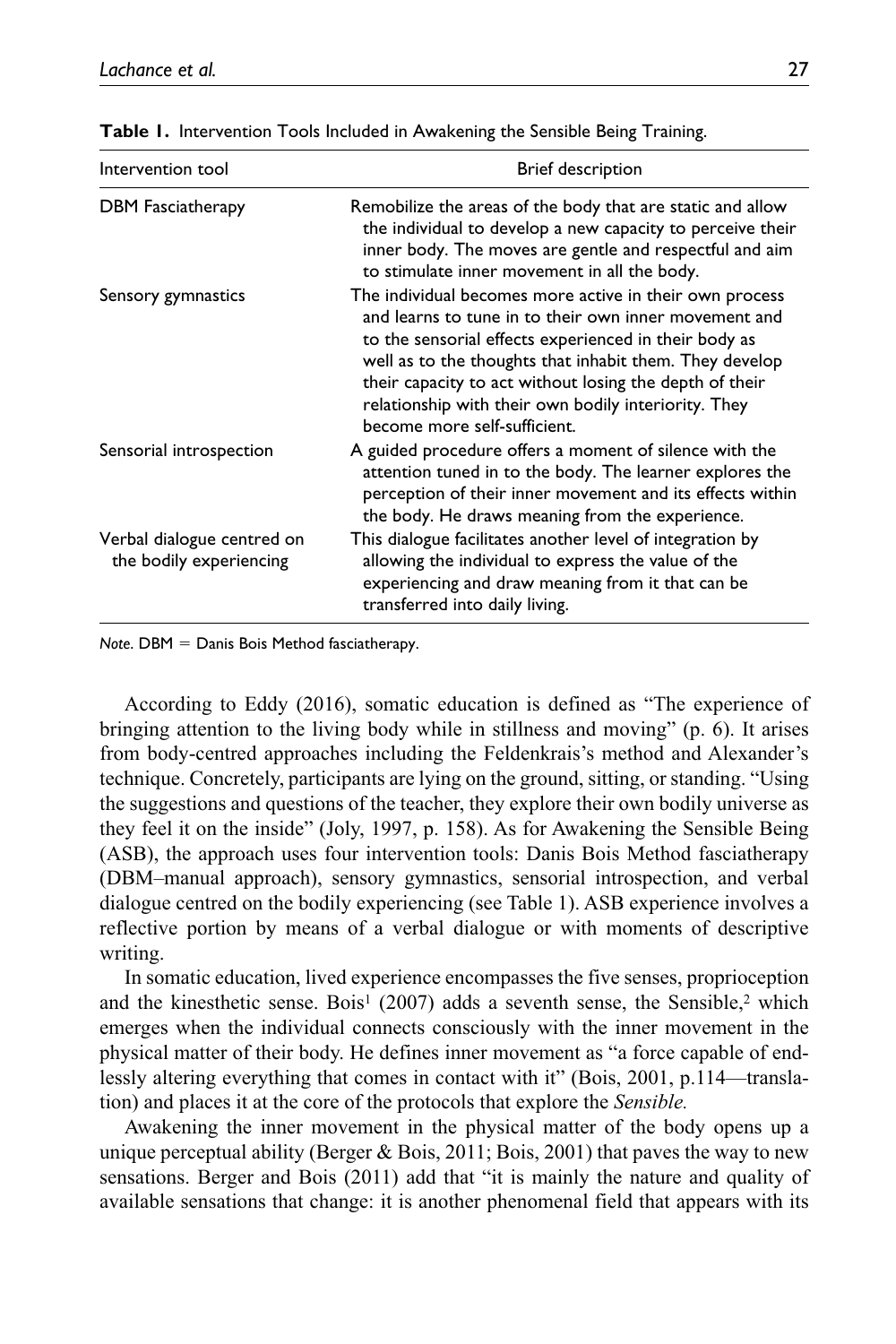| Perception category        | Function                                                                                                                                                                   |
|----------------------------|----------------------------------------------------------------------------------------------------------------------------------------------------------------------------|
| Exteroception              | Relates to the five senses: sight, hearing, smell, taste, and<br>touch, which grasp information from the outside.                                                          |
| Proprioception             | Conveys information linked to movement, provides<br>information about the position of the body in space at all<br>times, participates in the organic grounding of identity |
| Kinesthetic perception     | Links the exteroceptive and the proprioceptive senses in<br>their function of grasping movement, self-perception as the<br>"effector" of movement                          |
| Perception of the Sensible | Connects with the range of inner tonalities that are<br>perceived in the depth of the body, bodily experience that<br>carries prereflective meaning                        |

**Table 2.** Comparison of the Various Categories of Perception.

*Source.* Bois (2007).

own universe of meaning" (p. 123–translation). One of the characteristics that emerges from most of the research<sup>3</sup> is "the newness of the inner-body experience, the newness of the sense and meaning that arises from the experience, the newness of the possible postures and ways of being that emerge, for both the individual and the researcher" (Berger & Bois, 2011, p. 123—translation). Bois (2007) divides perceptual abilities into four separate categories, as shown in Table 2.4

#### *Teachability of Perception*

Various research projects allow us to posit that perception can be taught from the somatic education perspective (Eddy, 2016) or the ASB protocols<sup>5</sup> (Bourhis, 2007). The statuses we attribute to the body are directly related to our perceptual capacities. These aspects of the body and of perception allow us to sketch the outline of bodily and self-experiencing. In the perceptual enrichment process, it is not necessary to move from one status to another gradually or in a particular sequence; multilevel leaps may occur. But the person must be *consciously* aware of their own bodily experiencing to experience themselves other than as a body that is mainly an object. When perceptual enrichment occurs gradually through experience, it creates an opening for the person to encounter themselves in their body in a different way and to attribute a different status to their body. The person can progress from a body-as-object to a body-as-subject in the way they predominantly experience their body, remaining aware they are experiencing themselves at different levels at the same time. In Table 3, Bois (2007) describes the different functions of the body based on its status. The out-of-the-ordinary experience offered by the Arts and the ASB aims to stimulate a type of attention that changes status to become presence to the experience as explained by Danis Bois (2007):

Attention which is first a cognitive tool changes status and becomes a tool for conscious perception, then more subtly a "presence to the experience" and finally a tool to "relate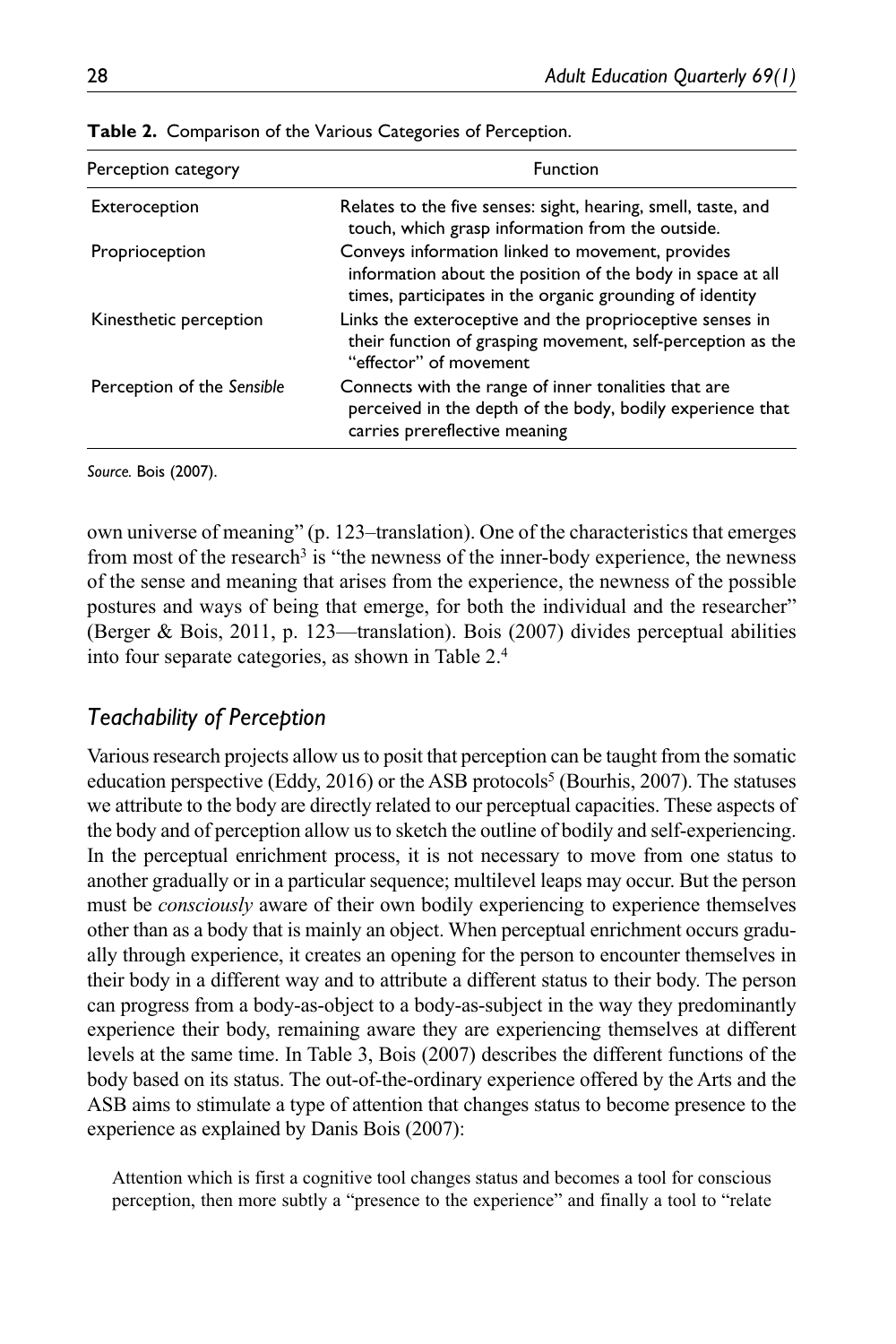| Status of the body     | <b>Functions</b>                                                                                                                                                                       |
|------------------------|----------------------------------------------------------------------------------------------------------------------------------------------------------------------------------------|
| "I have a body"        | Utilitarian body, body as machine, body as extension.                                                                                                                                  |
| "I experience my body" | Felt-sense body (pain, pleasure) requiring a perceptual<br>connection.                                                                                                                 |
| "I inhabit my body"    | The body takes on the status of a subject, which implies a more<br>elaborate act of perception. Felt-sense becomes a locus of<br>expression of the self through inner-body perception. |
| "I am my body"         | The body becomes an integral part of the person's reflective<br>process through tonalities that convey a strong sense of<br>existence.                                                 |
| "I learn from my body" | Sensible body: A resonance chamber of experiencing capable of<br>receiving the experience and channelling it back to the subject<br>who is experiencing it                             |

| Table 3. The Different Statuses of the Body. |  |
|----------------------------------------------|--|
|----------------------------------------------|--|

*Source.* Bois (2007).

to the experience," the notion of relating being seen here as the finest way of grasping an experience and its significant bodily effects. (p. 104)

## **Learning From the Body: A Study With Student-Teachers**

As Dewey (1947) proposed in his pedagogy of experience (*Education and Experience*), human beings learn from what they already know, building new knowledge through meaningful experience. He stresses the importance of direct action as a project embedded in the learning process itself through the human being's body in dialogue with itself and with the outside world. Despite Dewey (1947), these days most learning theories and pedagogical practices and programs still partly or entirely ignore the body (Barnacle, 2009). Some studies have nevertheless been conducted on the teacher's body, among which Estola and Elbaz-Luwisch, 2003 stand out as examples for their work on the teacher's *lived body.*

Teaching, a complex act that involves a dynamic relational process, is understood as a self-regulated mediation process between a teacher and a student in order to foster the student's learning acquisition (adapted from Maubant, 2011). As well, if teachers have a better understanding of the way they teach, they can move toward improvement (Korthagen & Vasalos, 2005). The internal–external coherence of teaching (Korthagen, 2004) is a key component teachers can rely on while working to improve their teaching. For Korthagen (2004), this coherence represents the relationship between the teachers' sensations and intentions (both standing for the internal side) and their actions (the external side). Thus, it could serve as a mean to achieve greater presence in teaching, proposed by Rodgers and Raider-Roth (2006) as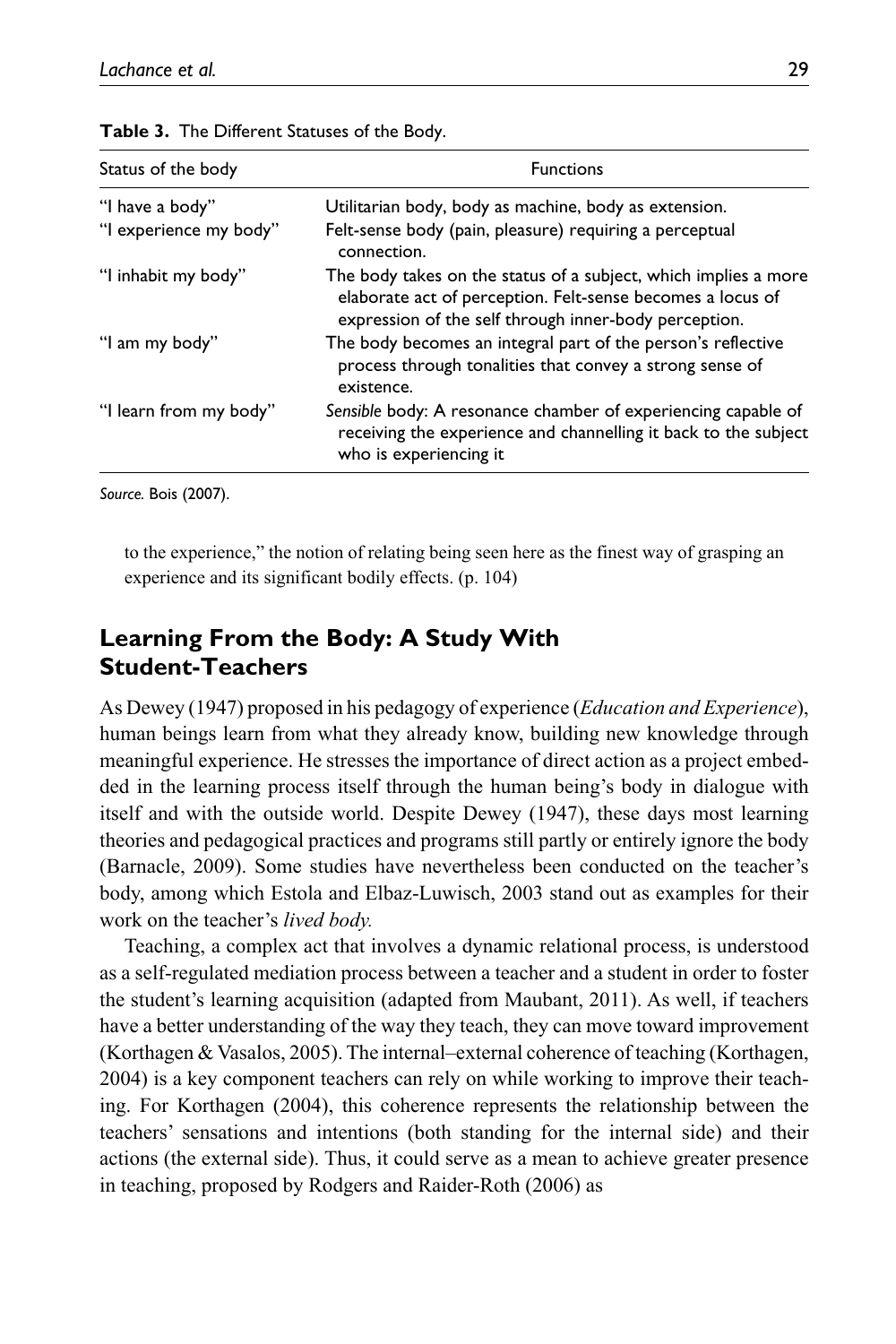a state of alert awareness, receptivity, and connectedness to the mental, emotional, and physical workings of both the individual and the group in the context of their learning environments, and the ability to respond with a considered and compassionate best next step. (p. 265)

Teachers can gain a lot from an enhanced presence in their everyday practice (Rodgers & Raider-Roth, 2006).

#### *Research Intervention*

Emond (2015) conducted an exploratory study with student-teachers in their last semester of a primary school bachelor of education program in Montreal during which they underwent a final practicum. Of 90 volunteers, 26 students were chosen to participate in the study. To explore whether and how they perceived their *lived body* while teaching, these students took part in eight hours of somatic workshops prior to their practicum, as well as focus groups and interviews until the end of their practicum. The 5-month project also included an intensive weekly individual somatic practice while teaching, adapted to the individual. Finally, eight students provided the researcher with some journal excerpts and participated in a more in-depth final interview.

Emond (2015) used combined somatic approaches (simple somatic exercises to foster vitality and relaxation) interspersed with moments of reflection on teaching practice. The somatic exercises used basic somatic principles such as breathing, posture, tonus variations (using weight, speed/time, direction of movement, etc. to modify muscular and posture tonus), and so on, and were followed by explanations of how they could relate to everyday teaching practice. To foster and nourish reflection, individual and group explanation techniques were used, as well as questions from teacher education models (Korthagen, 2004; Korthagen & Vasalos, 2005). Drawing on Korthagen's concept of internal–external coherence (2004), Korthagen and Vasalos (2005) developed questions to help teachers reflect on different levels of their teaching practice and ground it in their feelings and observations. In Emond's recent work (Emond, 2018), an explicit somatic component was added to Korthagen's models and questions.

#### *Results*

*Relation to self.* Although the study was conducted over a rather short period of 5 months, most of the student-teachers identified changes in their self-relationship while teaching or at least became *conscious* of their lack of presence to themselves. As Laurence put it, "When I teach, I don't take time to think about it. We tend to forget ourselves when we teach." Or, in Lili's words: "I am tired but I do not feel my tiredness during the day. I am not aware of my body while teaching." These 26 student-teachers became sensitized to the presence of the self as a body in the environment while teaching. Beatrice expressed it as follows: "It may be obvious, but when we don't know [our *lived body*] exists, it is impossible to take it into account. We don't realize what's going on so nearby in our bodies! It is too close."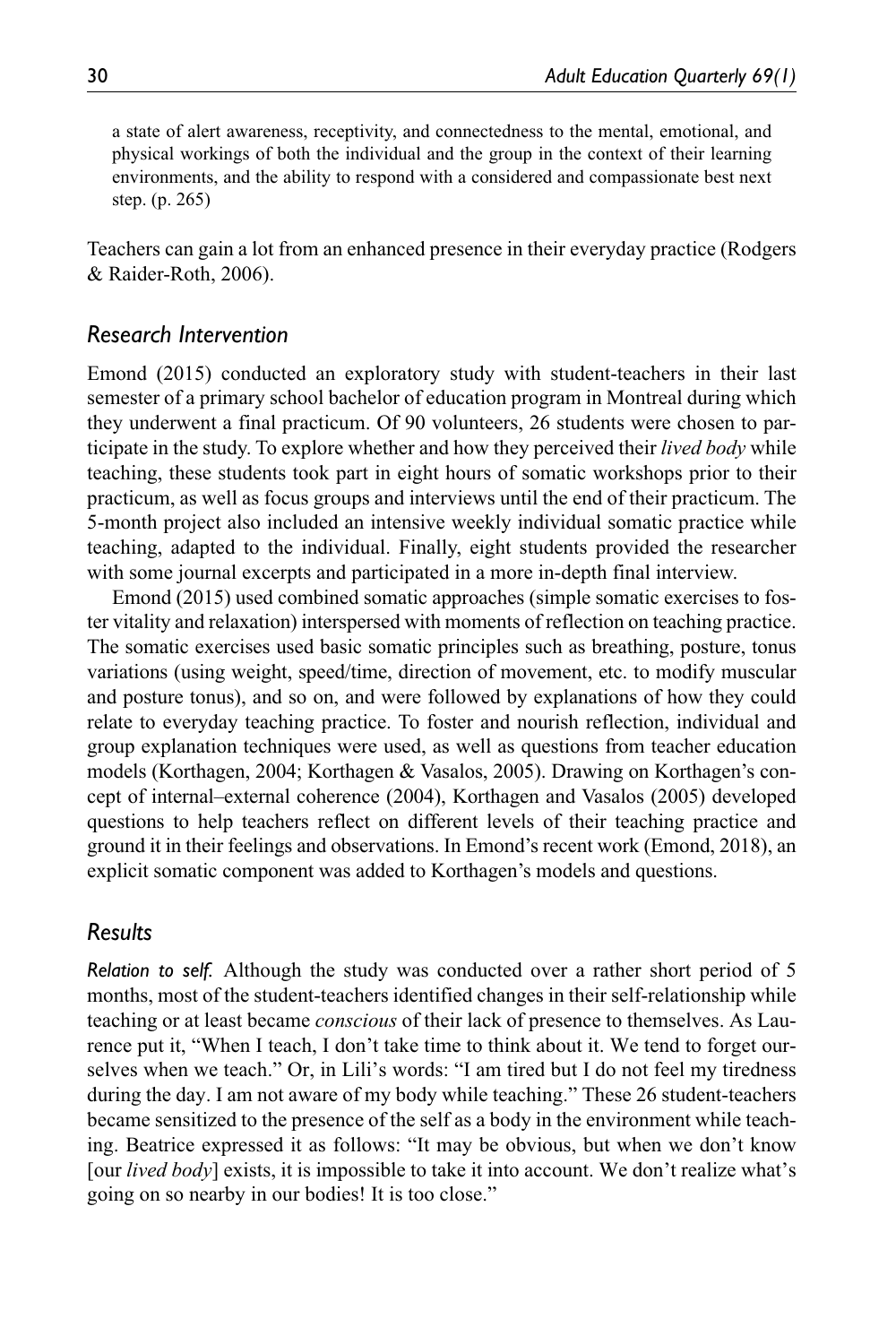*Relation to others.* Seven of the eight student-teachers who became more engaged in the research found parallels between the way they perceived their *lived body* and the way they perceived their teaching in terms of their relationships with their students. When a situation was perceived to be positive through the *lived body*'s experience, the teaching was also perceived to be positive. The student-teachers reported having a great or better connexion with their students during these positive moments. Aurélie said:

Suddenly, I am placing myself in my body. I can breathe better and I am better anchored in the ground. I can hear that my words to the students are working better with them. They are listening to me. I think I would be more able to cope with the unexpected, if it were to arise.

On the other hand, if the situation was perceived to be difficult and the studentteacher felt unable to control it well, in most situations it became so dominant that it created a shadow over the *lived body*'s perception. This is how Justine described it: "I do not feel my body calmly; I only feel the way it panics." In panicked moments, the student-teachers' bodies reacted strongly. They felt and perceived their bodies. They remembered their perceptions afterward, even though these perceptions are often muted by a back-and-forth *desensitization* experience, a momentary disconnection between the person and the senses when the situation becomes unbearable (Kepner, 1993), even without *consciously* knowing it. If, however, the desensitization was performed *consciously*, it was likely to be positive for the student-teacher who needed protection from a perceived threat in the environment. Before the desensitization is complete, the teacher can work backward and seek out the opportunity to act differently, either immediately or later, in a process of regulation.

*Justine: Internal–external coherence in the teaching regulation process.* By way of illustration, we will present a student-teacher story: the achievement of coherence through a specific teaching regulation process. To bid farewell to her Grade 1 group, Justine presented a song that she had composed for the occasion, accompanying herself on the guitar. Although she enjoys singing, she has little confidence in her musical abilities. In her teaching moment, Justine identified the complementary and essential factors of letting-go and control in front of the class. The letting-go was represented by the trembling of her legs and voice. She then identified an emotion—"almost a loss of control"—that she kept inside. It was a pivotal moment that gave her confidence in herself. Here is an excerpt of what she said:

In the beginning, I felt an emotion, nervousness, like a ball rising. I took a breath I continued. It was the ball of emotion I felt going down. To put the ball back where it belongs, I cut myself off from my body. Just a few moments, so the ball will go down and then I can reconnect with myself. I cut myself off from the emotion more than from the sensation. I shut down the emotion to make it go down. But I still felt the ball.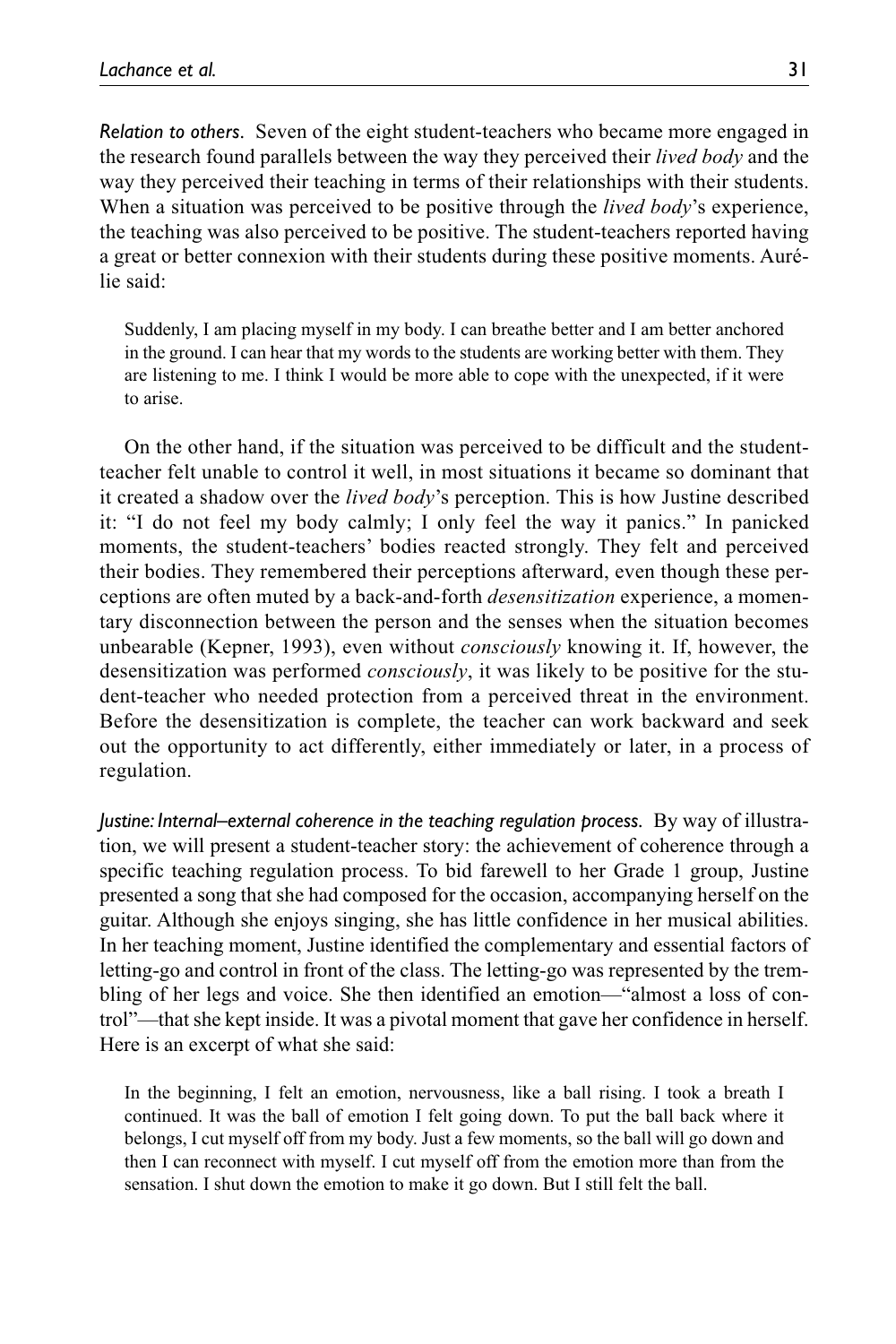The moment of control occurred just afterward, toward the end of the song. For her, it was located in the upper body, the arms and the head. She described what happened in her head (thoughts, images), listened to what was being said in the background and saw her fingers plucking the strings of her guitar.

Reflecting on her teaching moment afterward, Justine identified her *lived body's* sensations and described her perceptions of her teaching, understood here as a sensitive connection with her students. She saw herself as "genuine," a professional value that has meaning to her. Justine's *lived body* and Justine's teaching are the two sides of her internal–external coherence, as described by Korthagen (2004). An adequate teaching regulation (letting-go and control), with physical sensations and emotions, enables Justine to feel this genuine moment.

#### **Learning Through the Body: Research With Physicians**

As for the world of the medical profession, epistemologically speaking, medicine is practised on a body that is seen as an object for science to be studied anatomically, deciphered for diagnosis, and treated through various protocols. As a result of their practice, physicians often gradually distance themselves from their own body, as Maranda et al. (2006) describe: "The side effects of a professional culture based on work and endurance express themselves through the relationship physicians have with their own bodies" (p. 79—translation). Self-denial is also valued in the culture taught in this profession, for example, through the expectation to constantly push one's own limits (Maranda et al., 2006).

The concept of integrative medicine that emerged at the end of the 1990s embraces a more unified perspective taking into account various dimensions of the individual (body, emotions, psychology, and spirit) (Rakel, 2007) and, from a preventive perspective, integrating complementary and alternative medicines (CAM) that have proven their efficacy. Integrative medicine encourages physicians to learn about and experience CAMs so they can refer patients more appropriately.

Research seems to show that teaching body–mind approaches through experiential learning over a substantial number of hours has a greater effect on medical students than a general lecture on CAMs (Rosenzweig, Reibel, Greeson, Brainard, & Hojat, 2003). In addition to transforming the students' attitudes (Saunders et al., 2007), this type of training, which brings body and mind together, improves their well-being (Rosenzweig et al., 2003; Saunders et al., 2007), as well as their presence to themselves and to others (Saunders et al., 2007). The ASB protocols offer this type of experiential training.

Although no studies have been carried out specifically with medical students on ASB protocols, as there are no programs of this type in place in any medical school, a number of studies on the ASB protocols offer enough interest to warrant exploring this field of research further. The results suggest that the approaches generate a shift in representations (Bois, 2007) and body relationships (Duprat, 2009; Duval, 2010) among the participants. Large (2009) also notes the creation of a particular quality of presence, which is desirable for a relational profession such as medicine.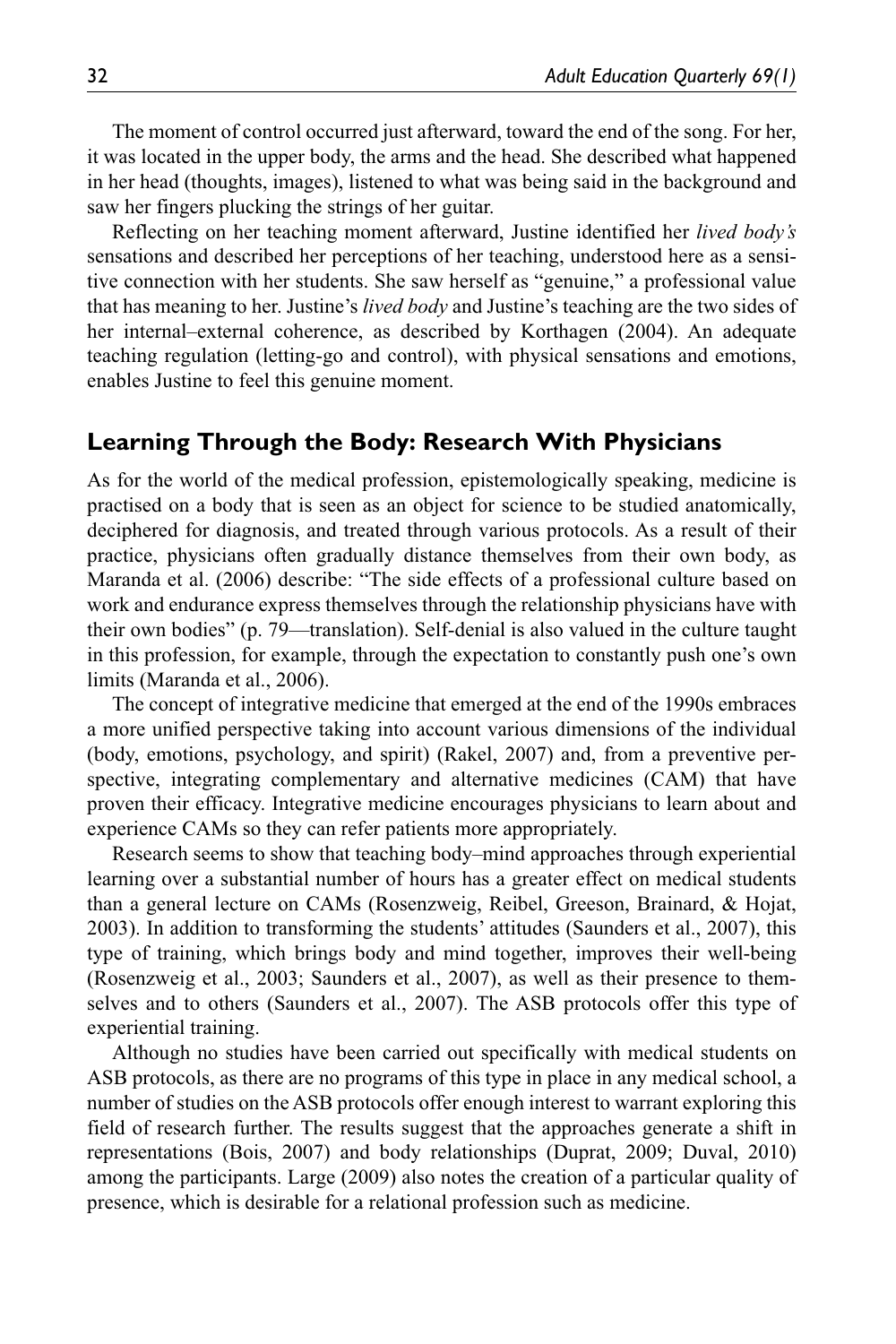



#### *Context of the Research*

Before engaging in the research process (Lachance, 2016), the six physicians (five women and one man) had voluntarily been trained on the ASB protocols through 500 contact hours over 4 years. One participant had no medical experience as she was still training to become a physician, four participants had between 15 and 20 years of experience, and the final participant had more than 30 years of experience. Their motivations for taking part varied: considering a change of profession, looking for healing from within the body, personal quest, looking for a manual approach to suit the person, curiosity about the approach or search for an approach to complement medical training. During the ASB training, the participants learned four intervention tools: Danis Bois Method fasciatherapy, sensory gymnastics, sensorial introspection, and verbal dialogue centred on the bodily experiencing (see Table 1). These four tools are used in "out-of-the-ordinary" conditions, meaning outside of daily life habits. This enhances the level of attention, as shown in the first step of the wheel for growing in conscious awareness presented in Figure 1.

With their attention awakened in this way, the learners become more open toward the possibility of experiencing new perceptions within their bodies. It seems that perception can transform and evolve in three ways: quantitatively, when the subjects perceive more inner phenomena than before; qualitatively, when the subjects perceive them more accurately; and relationally, when the subjects are more touched by what they feel (Courraud, 2002). These new perceptual abilities allow learners to develop a new relationship with their bodies and enrich their quality of presence.

#### *Results*

*Self-relationship.* The researcher (Lachance, 2016) focused on the changes experienced by the participants in their relationship to their bodies and their quality of presence,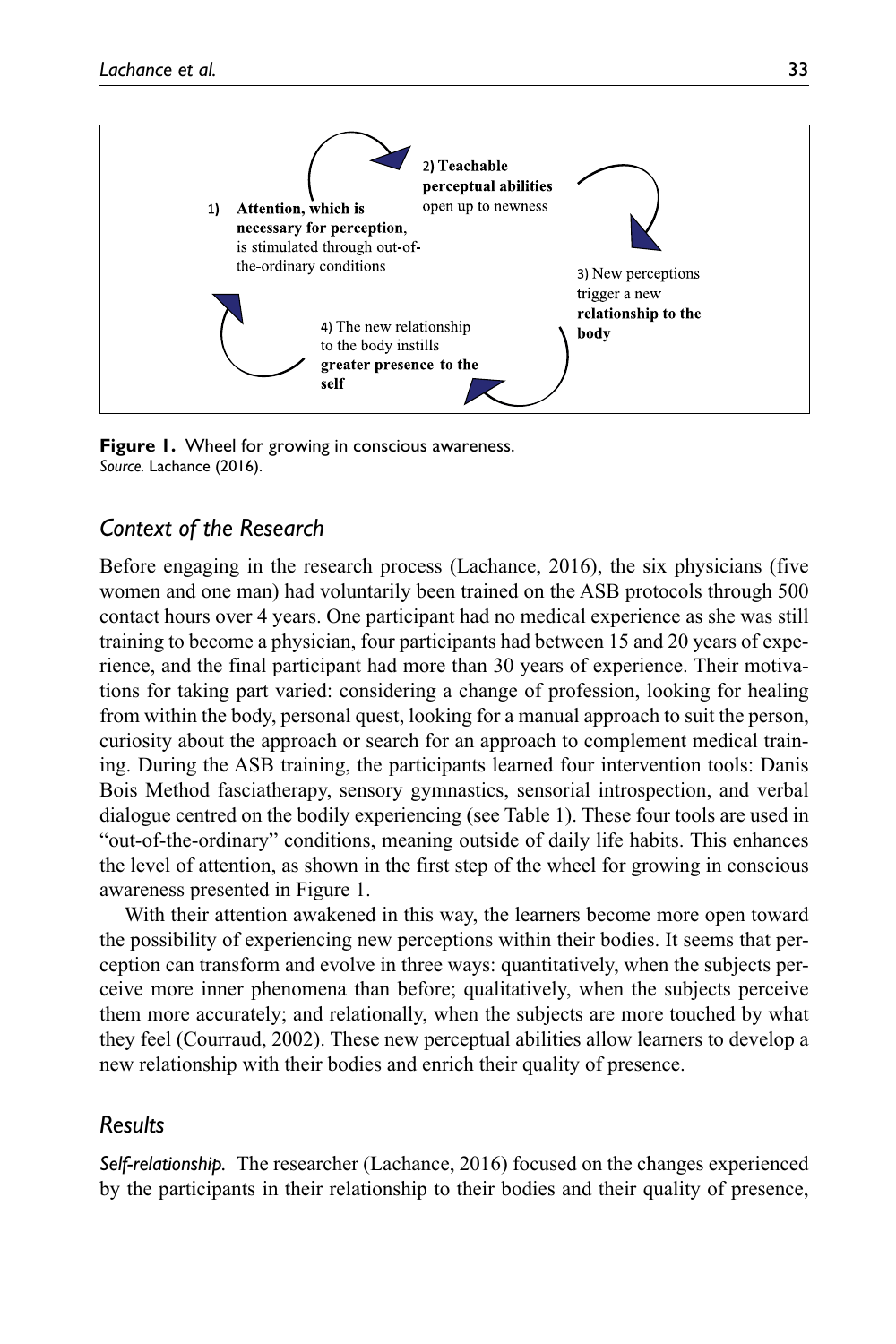observing a change in the relationship to the body for five of the six participants (the women). The participants felt closer to their body and more aware of it. They also had the impression that they were listening to it more. Their bodily felt-sense experiencing was richer and carried more meaning. All the participants reported a quality of presence that was enriched by the quality of their connection to their bodies. This quality of presence made them more receptive to information relating to their bodies and their inner states. We established that there is a link between their quality of presence to themselves and their capacity for insights regarding their lives. According to the author, the quality of presence is linked to more comfortable inner states.

*Relating to others.* With regard to quality of presence to others, the majority of the participants reported an improvement in their professional relationships. Four of them even talked about a transformation in their way of communicating. On one hand, there were more verbal exchanges, and on the other, the participants' engagement seemed more appropriate, neither too much nor too little. These transformations of communication seem to have a direct link with lived personal transformations.

Our research also analysed the transformation of the participants' quality of presence with regard to their patients. They all reported experiencing a better quality of presence and availability toward each patient. Most of them also said they were better able to find the right therapeutic distance and establish a unique relationship with each patient. The transformation of the relationship with the body provided the backdrop for a range of changes affecting the therapeutic relationship. Our analysis shows that the relationship to patients was modified in terms of communication in general, and particularly in terms of verbal communication, touch and listening. The body appears to be an important base on which all these transformations rest.

*The impact of identity change on a physician's sense of coherence.* The results show varying degrees of connection between the participants' personal and professional transformations. The bodily grounding of their presence gave them more information about their way of life and living, which generated significant insights that allowed the participants to make new choices for a life that is more coherent and centred on inner life. In this way, they regained power over their life and health. The dialogue between sense-feeling, reasoning, and emotional states allows the individual to access a deeper experience of the body that brings a more centred inner sense of coherence. He or she is able to perceive, to listen himself or herself, and to accept what is, including discomfort. In this way, he or she develops the capacity to encounter what is, to remain there despite the discomfort and from this place, to let the body speak to him or her. He or she is thus able to adapt to inner information, from self to self.

Practising the ASB protocols created a transformation for the five female participants, and the male participant acquired new tools for his practice. Moreover, the greater the participants' disharmony at the beginning of their training, the bigger the transformation. All the participants learned to place greater value and importance on their internal cues, which took on greater weight in their life choices than external cues. Placing higher priority on internal cues that emerged from the bodily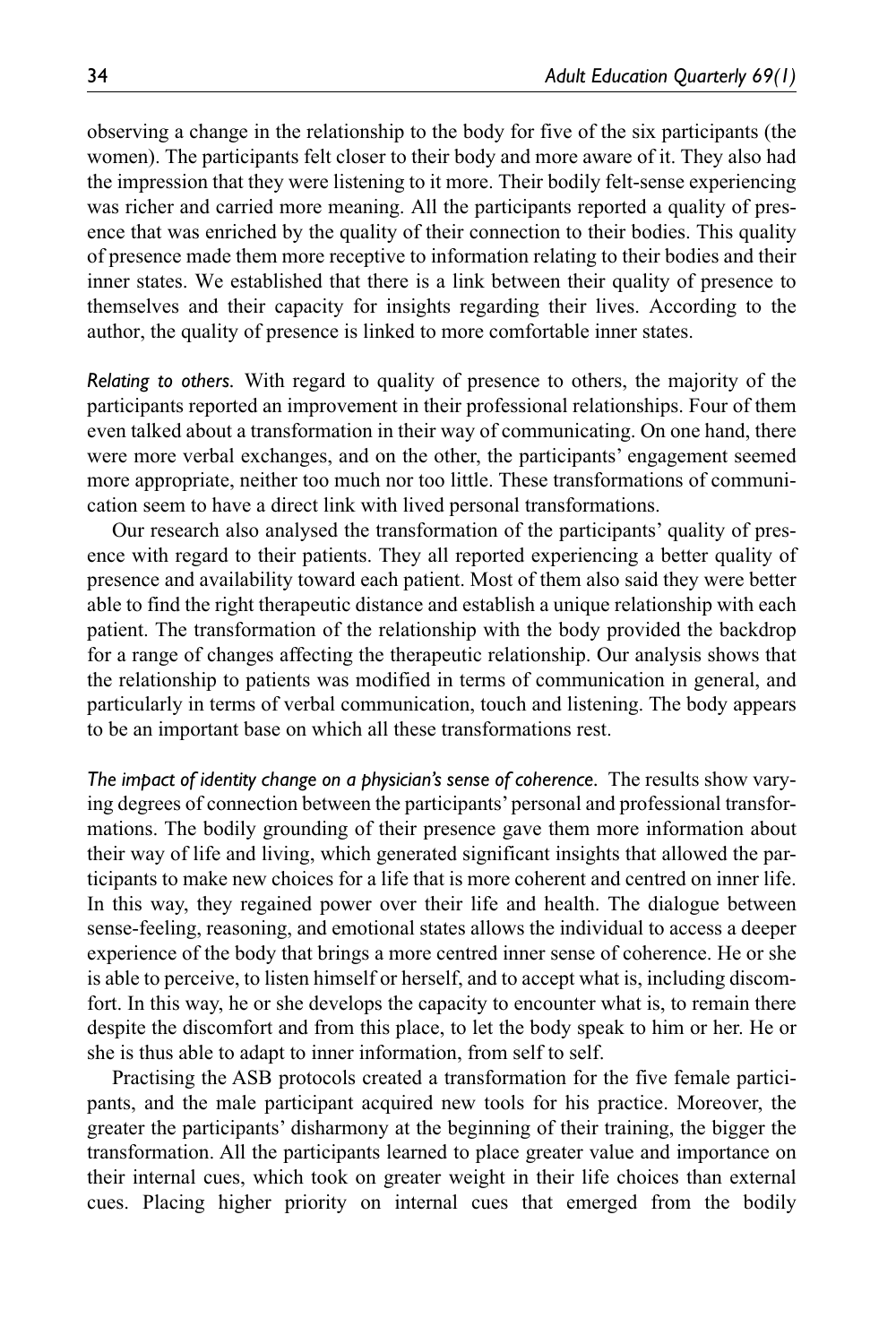experiencing of the *Sensible*, generated a higher degree of internal coherence. In this new inner coherence, another type of coherence can be achieved toward the external world from self toward the world. Indeed, we can articulate and affirm ourselves within our external context, or sometimes change our circumstances to be able to preserve our own inner coherence.

Here is an excerpt of Suzanne's experience during her 4-year learning process with the ASB protocol. First, she became aware that she did not generally listen to herself. She became more present to her body: "I realized that emotions, some words and actions have effects on me. It's unpleasant, but I have to listen to it. It is important for me not to get stuck and then just go on to something else." Then she became aware of her state of malaise and what was not right in her life: "Little by little, I realized why I felt depressed, what wasn't working, what I had to change in my way of being." Suzanne wanted to stop practising medicine and became a fasciatherapist. Ultimately, it was fasciatherapy that reconciled her with medicine. Since completing her training, she has taken initiative and changed her professional practice: "I gradually realized that I wanted to be a gynaecologist but that I had put that aside. I gave myself the means to achieve it. I used to be a victim of my circumstances."

# **Discussion: Relationship With the Self and With Others to Support Professional Coherence**

This section discusses the data from the two studies on professionals in teaching and health care. Our intention is to connect the effects on the relationship with the self and with others to the existential coherence that is expressed when these people engage in experiential learning from their body.

## *Relationship With the Self*

The two studies demonstrated the importance of the length of practice and its integration in daily life. Without comparing, a parallel can be drawn. The exploratory study with the teachers, with a few hours of workshops on the *lived body* and teaching, revealed the first steps taken by the participants toward a sensitizing intervention on the body. The participants became conscious of their lack of awareness of their bodies and of the possibility of being able to live their teaching differently. In the exploratory study with the physicians, where the intervention lasted far longer, the participants took the experience further and built a relationship with their bodies, with greater proximity and felt-sense. It transformed their relationship with their bodies and with themselves in their personal and professional lives. The emerging bodily experiencing became a springboard for their lives, adding a depth of meaning.

#### *Relationship With Others*

For the student-teachers, the bodily experiencing served as a *thermometer* to assess the temperature of their teaching and regulate it if necessary. From a professional angle, it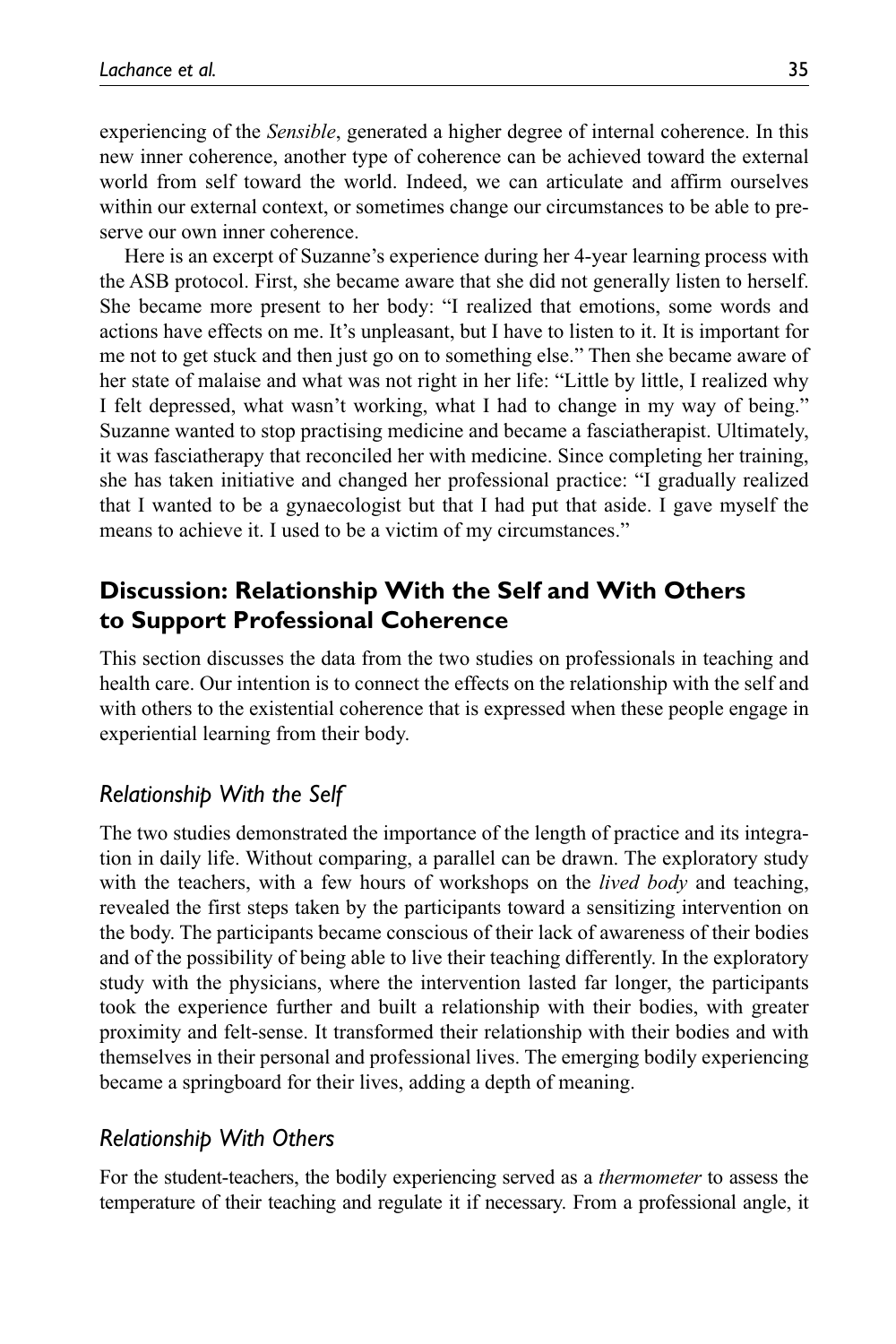was a tool in the service of their practice. The length of the somatic practice may have affected the fact that they experienced fewer existential effects than the medical professionals. For the latter, the bodily experiencing outside their regular daily lives was an opportunity for personal transformation. It allowed physicians to move toward the capacity to inhabit their lives and their practice with greater freedom of being and to accept and transform discomfort. The body supported the transformation, which was greater for the participants who were in greater disharmony at the beginning of the training.

## *Bodily Experiencing: A Trigger for the Search for Coherence*

As they grew into more mature individuals ready to engage differently in their profession, the education and health care professionals underwent the beginning of an internal–external coherence-building process (Emond, 2015; Emond & Fortin, 2016) or engaged in a deeper coherence process: self to self and self to the world (Lachance, 2016), all being rooted in their bodies. They got to know themselves, their values, their behaviours patterns and their relational preferences better. As they developed a more acute internal perception of themselves, they learned to equate it with the way they perform their professional actions in the world (Lachance, 2016; Emond, 2015). They took charge of their own Being and Doing in action. They were able to engage on their own in a learning process grounded in their bodies. These results suggest that this new way of connecting to their own experience could lead to greater professionalism and accountability for their actions.

# **Conclusion**

Adult education has recently opened itself to an embodied knowing, capable of enriching professional practices (Green & Hopwood, 2015). This embodied movement is fueled by the various body approaches that have been developed for decades now. But it is not always easy for professionals to engage their learning with and within their body. Whenever they wish to engage in relational sensitivity, they find themselves considerably restrained by institutional policies and settings, for example by evaluation protocols (Emond  $\&$  Fortin, 2016). Like Sodhi and Cohen (2012) and Swartz (2012), we suggest that the body is an important place of learning and for learning. Our studies, in the field of education and health care, illustrate the importance for professionals to really pay attention to their own body, to take the space and time to inhabit it, and to experience it. Thus, we propose to integrate a pedagogy of the relationship with the body as part of adult education and professional learning settings (Lachance, Paillé, Desbiens, & Xhignesse, 2016).

In this proposed pedagogy, beyond knowledge *about* the body, a *savoir-être* develops (Lachance, 2016) that engages the person in their entire being. This "savoir-être" stands as a "state of serenity, calmness, and confidence from which thoughts and actions emerge" (p. 424). A return to a clearer awareness of one's limits and the development of a sensitivity to the world appear to be a potential component for the prevention of professional burnout, characterized by a loss of meaning and the impression of being crushed by the task (Schnaider-Levil, Mitnik, Zafrani, Goldman, & Lev-Ari,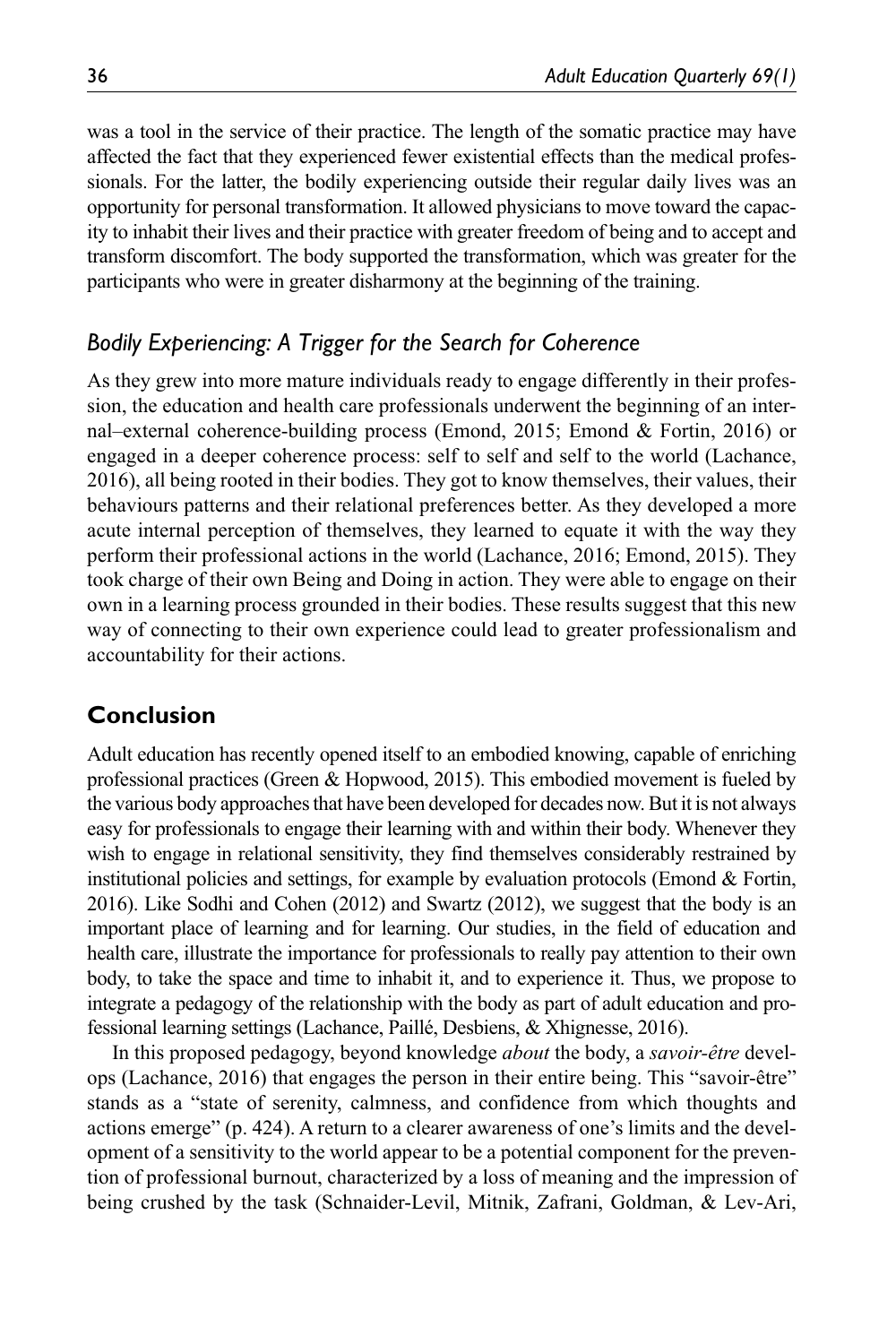2017). By developing the ability to better sense his body, the learner is thus in a better position to be learning through Being rather than Doing. And with the learning deeply rooted from inside, the learner becomes engaged in a changing process where even the way he relates to the existence could be affected. As mentioned by Su (2011), the learner might therefore hold a Heideggerian standpoint: "as the true disposition of being of a lifelong learner, resisting to exclusive mention of the functional being" (p. 67). This article complements the neurobiological view of embodied learning (Swartz, 2012, p. 23): It connects to a form of empowerment.

In a broader sense, the development of attention and perceptive skills can help professionals achieve deeper, subtler coherence, paving the way to a greater maturity in their professional action. This learning based on attention and perception allows the adult to be fully involved and existentially invested with the process, as already suggested by Roessger (2012). Our research results point to a need for developing bodily perceptions among professionals so that they can learn to rely on their internal references (Lachance, 2016). A coherence shift emerging from the inner life of the body makes it possible to limit the alienation brought upon by an adult learning focused on factors that are external to the person (including performance), as denounced by Brookfield (2002). Beyond codes of professional ethics and institutional prescriptions, this establishes a personal professional ethic (Vinit, 2007) that does not involve denying one's humanity (Lachance, 2016). In some cases, these professionals will hold influential positions in their institutional or social environments where they may be acting as agents of change. When the individual transformation process is involved (Sandlin, Wright, & Clark, 2013; Su, 2011), adult lifelong learning can be paramount to the transformation of society itself. Engaging professionals in a life-enhancing sensitive learning process grounded in their own body may, ultimately, have an effect at the sociopolitical level.

Finally, in terms of further avenues of research, these exploratory results lay the groundwork for more projects with an increased sampling in order to add weight to the findings and consider the place devoted to the body in the training of professionals who interact with humans. It would also be interesting to compare various body approaches, such as somatic education and ASB protocols.

#### **Declaration of Conflicting Interests**

The author(s) declared no potential conflicts of interest with respect to the research, authorship, and/or publication of this article.

#### **Funding**

The author(s) received no financial support for the research, authorship, and/or publication of this article.

## **Notes**

1. Danis Bois has a PhD in the Sciences of Education and is professor emeritus in human and social sciences: psychoeducation. He is the founder of the Centre for Applied Research and Study in Perceptual Psychoeducation at the Fernando Pessoa University in Porto, Portugal ([www.cerap.org\)](www.cerap.org).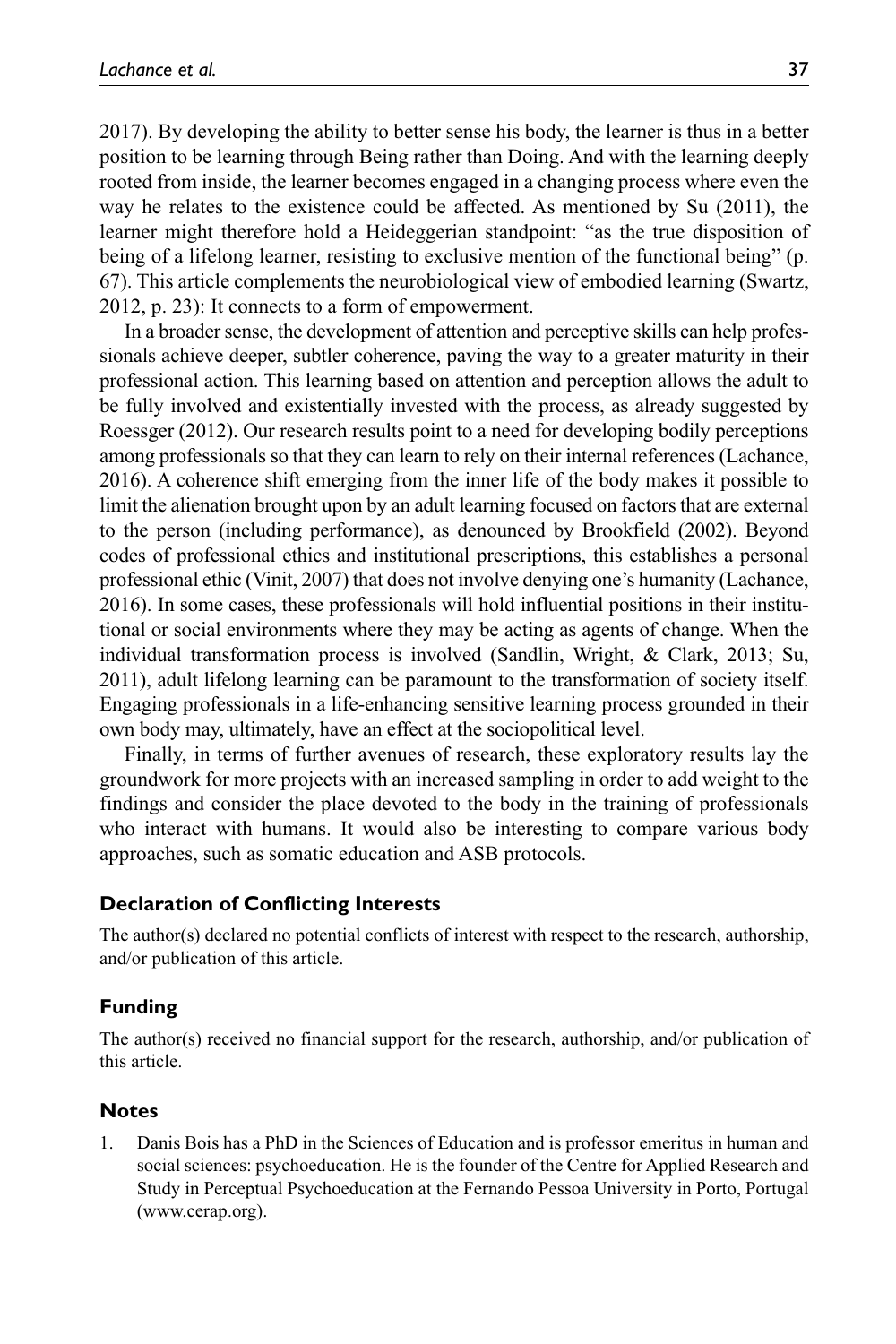- 2. The term *Sensible* (the French word, in italics, with a capital S) refers to a particular quality of relating to inner perception. "Whereas the 'sensitivity' of sensory perception relates to our connection to the external world or to an object, the *Sensible* refers to a direct, intimate and conscious perception of phenomena that occur within the bodily interiority. The perceived object is exterior and at a distance, whereas the *Sensible* only exists through the subject's self-perception in the moment, in a form of self-intimacy. This is not sensitivity dedicated to grasping the world but perceiving the *Sensible* that emerges from a relationship with ourselves" (Bois & Austry, 2007, pp. 12-13—translation).
- 3. Research related to this approach: <www.cerap.org>(Centre de recherche et d'étude appliquée en psychopédaogie perceptive).
- 4. The Arts and Practices of the Sensible have a kinship with the phenomenological movement. In the same way Merleau-Ponty (1945) did, they assert the primacy of perception over consciousness, and the fact that it precedes any judgment. Embodying of subjectivity, the body-subject (corps proper) is the vector by which the being relates to the world (Merleau-Ponty, 1945). The ASB relies on the inner movement specific to this approach. The inner movement echoes also the ideas of the movement of life and thought as seen by Henry (2004).
- 5. The *Awakening the Sensible Being* protocols include Danis Bois Method Fasciatherapy (the therapeutic part) and Somatic-psychoeducation (the pedagogical part). In Table 1, we present the four tools of this approach.

#### **References**

- Barnacle, R. (2009). Gut instinct: The body and learning. *Educational Philosophy and Theory*, *41*(1), 22-33. doi:10.1111/j.1469-5812.2008.00473.x
- Berger, E., & Bois, D. (2011). Du sensible au sens: Un chemin d'autonomisation du sujet connaissant [From the sensible towards sense and meaning: A path to self-determination for the knowing subject]. *Chemins de formation*, *16*, 117-124. Retrieved from [http://](http://eveberger.com/wp-content/uploads/2017/03/7.-Du-Ssb-au-sens_Berger_Bois_2011.pdf) [eveberger.com/wp-content/uploads/2017/03/7.-Du-Ssb-au-sens\\_Berger\\_Bois\\_2011.](http://eveberger.com/wp-content/uploads/2017/03/7.-Du-Ssb-au-sens_Berger_Bois_2011.pdf) [pdf](http://eveberger.com/wp-content/uploads/2017/03/7.-Du-Ssb-au-sens_Berger_Bois_2011.pdf)
- Bois, D. (2001). *Le sensible et le mouvement* [The sensible and the movement]. Paris, France: Éditions Point d'Appui.
- Bois, D. (2007). *Le corps sensible et la transformation des représentations chez l'adulte* [The sensible body and the transformation of mental representations in adults] (Unpublished doctoral dissertation). Sevilla University, Sevilla, Spain. Retrieved from http://[www](www.cerap.org) [.cerap.org/](www.cerap.org)sites/default/files/public-downloads/doctorats/these\_danis-bois-2007.pdf
- Bois, D., & Austry, D. (2007). Vers l'émergence du paradigme du Sensible [Towards the emergence of the paradigm of the sensible]. *Réciprocités*, *1*, 6-22. Retrieved from [http://www.](http://www.cerap.org/sites/default/files/public-downloads/articles
_reciprocites/DB_DA_paradigme_sensible.pdf) [cerap.org/sites/default/files/public-downloads/articles\\_reciprocites/DB\\_DA\\_paradigme\\_](http://www.cerap.org/sites/default/files/public-downloads/articles
_reciprocites/DB_DA_paradigme_sensible.pdf) [sensible.pdf](http://www.cerap.org/sites/default/files/public-downloads/articles
_reciprocites/DB_DA_paradigme_sensible.pdf)
- Bourhis, H. (2007). *Pédagogie du sensible et enrichissement des potentialités perceptives* [Education to the sensible and enrichment of perceptual potentialities] (Master's thesis). Retrieved from http://<www.cerap.org>/sites/default/files/public-downloads/mestrados/m\_ hbourhis.pdf
- Brookfield, S. (2002). Overcoming alienation as the practice of adult education: The contribution of Erich Fromm to a critical theory of adult learning and education. *Adult Education Quarterly*, *52*, 96-111.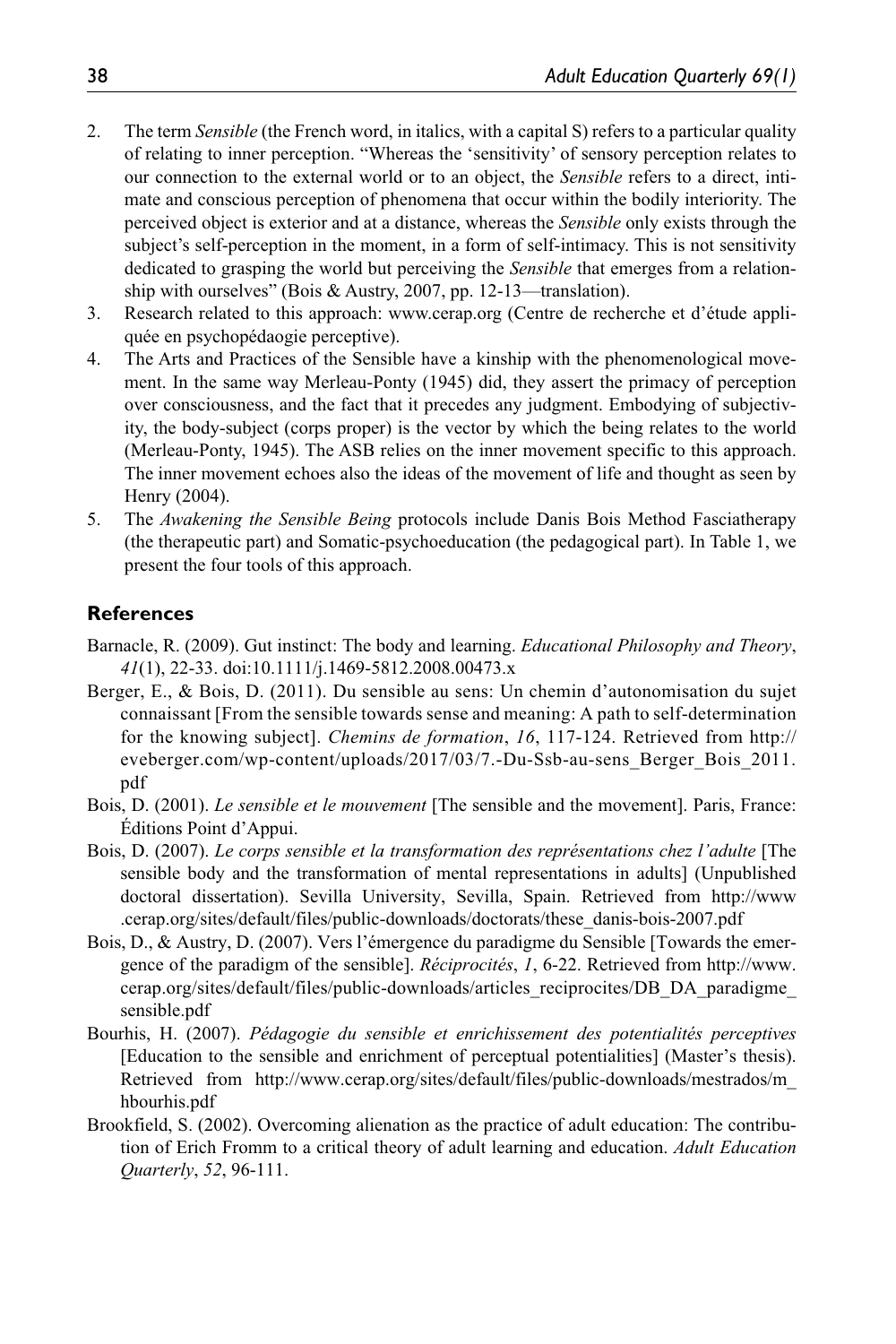- Courraud, C. (2002). *Attention et performance: les cahiers de la mdb* [Attention and performance: DBM series of booklets]. Paris, France: Éditions Point d'Appui.
- Damasio, A. (2018). *The strange order of things. Life, feeling, and the making of cultures*. New-York, NY: Pantheon Books.
- Dewey, J. (1947). *Experience and education* (3rd ed.). New York, NY: MacMillan. (First edition published 1938)
- Duprat, E. (2009). Relation au corps sensible et image de soi [Relating to the sensible body and self-image]. In D. Bois, M.-C. Josso, & M. Humpich (Eds.), *Sujet sensible et renouvellement du moi* (pp. 361-376). Ivry-sur-Seine, France: Éditions Point d'Appui.
- Duval, T. (2010). *Fasciathérapie et transformation du rapport à la santé. Étude auprès de patients suivis en fasciathérapie* [DBM fasciatherapy and transformation of the relationship to health. Study among DBM fasciatherapy patients] (Master's thesis). Retrieved from [http://bdigital.ufp.pt/bitstream/10284/1548/1/dm\\_DuvalThierry.pdf](http://bdigital.ufp.pt/bitstream/10284/1548/1/dm_DuvalThierry.pdf)
- Eddy, M. (2016). *Mindful movement. The evolution of the somatic arts and conscious action*. Chicago, IL: University of Chicago Press.
- Ehrenberg, A. (1994). *Le culte de la performance*. Paris, France: Calmann Levy.
- Emond, G. (2015). *Enseigner avec son corps. Étude exploratoire sur le corps vécu d'enseignantes du primaire en formation initiale en contexte de stage* [Teaching with our bodies. Exploratory study on the lived body of elementary school student-teachers while in practicum] (Master's thesis). Retrieved from [http://www.archipel.uqam.ca/7305/1/](http://www.archipel.uqam.ca/7305/1/M13718.pdf) [M13718.pdf](http://www.archipel.uqam.ca/7305/1/M13718.pdf)
- Emond, G. (2018). *L'apprentissage de la conscience de la corporéité d'enseignantes et de formatrices et les influences perçues sur la cohérence interne-externe de leur pratique* [Embodiment consciousness learning processes for teachers and adult educators and their perceived influences on internal/external coherence] (Unpublished doctoral dissertation). Université du Québec à Montréal, Montréal, Quebec, Canada.
- Emond, G., & Fortin, S. (2016). Perceptions du corps vécu d'enseignantes-stagiaires au primaire, un outil de cohérence en processus de professionnalisation [Lived body perceptions among elementary school student-teachers, a coherence tool in the professionalization process]. *Éducation et Formation, e-305*, 77-86. Retrieved from [http://revueeducationformation.](http://revueeducationformation.be/include/download.php?idRevue=24&idRes=246) [be/include/download.php?idRevue=24&idRes=246](http://revueeducationformation.be/include/download.php?idRevue=24&idRes=246)
- Estola, E., & Elbaz-Luwisch, F. (2003). Teaching bodies at work. *Curriculum Studies*, *35*, 697- 719. doi:10.1080/0022027032000129523
- Feldenkrais, M. (1967). *Awareness through movement*. New York, NY: Harper & Row.
- Green, B., & Hopwood, N. (2015). *The body in professional practice, learning and education. Body/practice*. Cham, Switzerland: Springer International.
- Hanna, T. (1983). What is somatics? *Somatics: Magazine-Journal of the Bodily Arts and Sciences*, *V*(4), 4-8.
- Henry, M. (2004). *Autodonation* [Self-giving]. Paris, France: Beauchesne.
- Johnson, D. H. (1992). *Body: Recovering our sensual wisdom* (2nd ed.). Berkeley, CA: North Atlantic Books. (First edition published 1983)
- Joly, Y. (1997). L'éducation somatique et sa pertinence pour la santé [Somatic education and its relevance to health]. In *Guide du Québec en santé 1997* (pp. 155-162). Montréal: Québec en Santé.
- Kepner, J. (1993). *Body process: Working with the body in psychotherapy*. Paris, France: Retz. Korthagen, F. (2004). In search of the essence of a good teacher: Toward a more holistic approach
- in teacher education. *Teaching and Teacher Education*, *20*(1), 77-97. doi:10.1016/j. tate.2003.10.002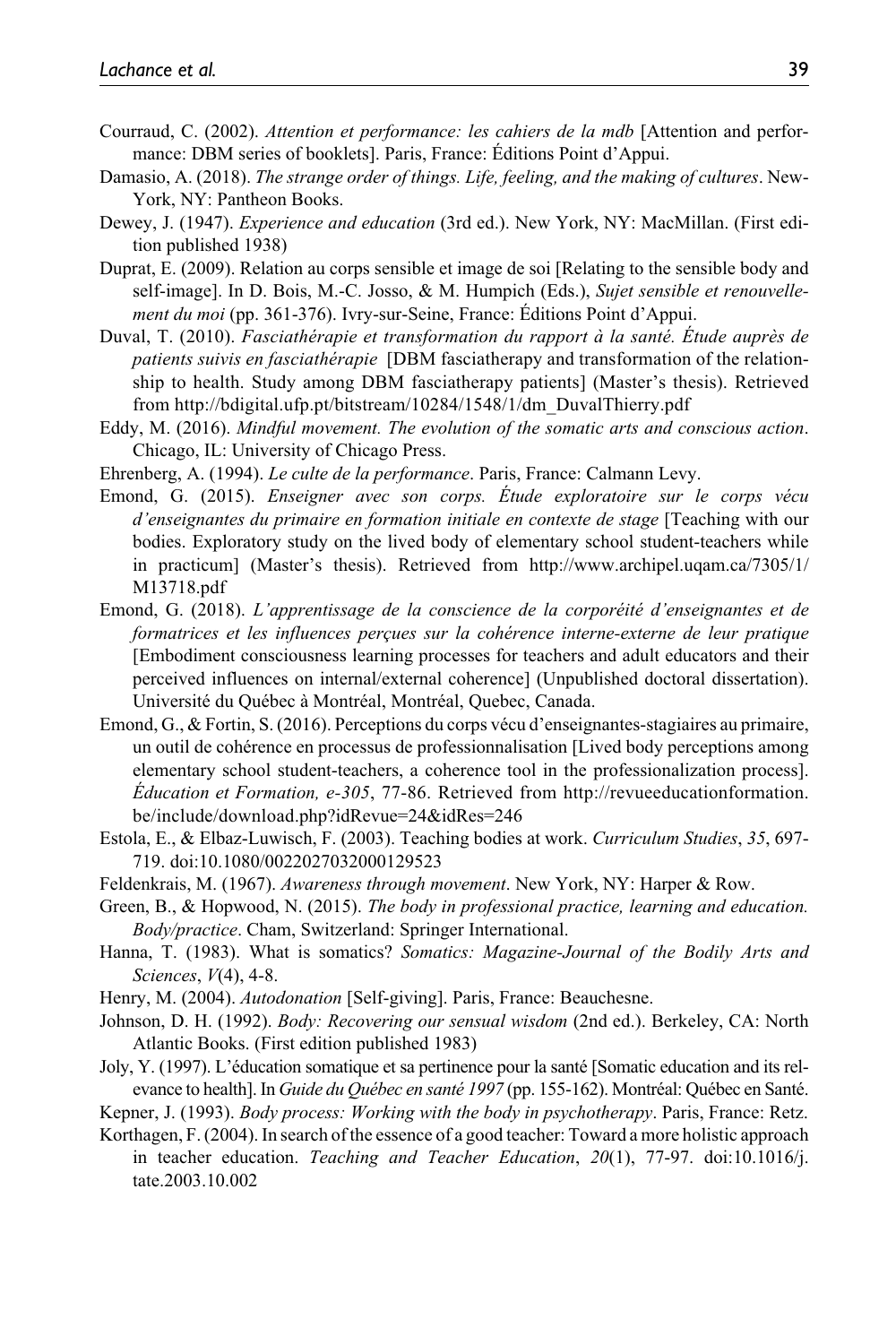- Korthagen, F., & Vasalos, A. (2005). Levels in reflection: Core reflection as a means to enhance professional growth. *Teachers and Teaching: Theory and Practice*, *11*(1), 47-71. doi:10.1080/1354060042000337093
- Lachance, J. (2016). *Étude exploratoire auprès de médecins des effets perçus d'une formation corps/esprit fondée sur les pratiques du sensible* [Exploratory study among physicians of the perceived effects of body/mind training using awakening the sensible being practices] (Unpublished doctoral dissertation). Retrieved from [https://savoirs.usherbrooke.ca/](https://savoirs.usherbrooke.ca/handle/11143/8838) [handle/11143/8838](https://savoirs.usherbrooke.ca/handle/11143/8838)
- Lachance, J., Paillé, P., Desbiens, J.-F., & Xhignesse, M. (2016). Incidences des transformations du rapport au corps dans la sphère personnelle et professionnelle de médecins suite à une formation corps/esprit, les pratiques du Sensible [Impacts of the transformations of the relationship to the body in the physicians' personal and professional lives following a body/ mind training using awakening the sensible being practices]. In F. Vinit  $&$  J. Quintin (Eds), *La place du corps dans la rencontre de soi et l'accompagnement* (pp. 163-199). Montréal, Quebec, Canada: Édition du Cercle interdisciplinaire de recherches phénoménologiques.
- Lantheaume, F. (2008). Tensions, ajustements, crise dans le travail enseignant: Un métier en redéfinition [Tensions, adjustments, crisis in teaching: A profession in the process of redefinition]. *Pensée Plurielle*, *2*(18), 49-56. doi:10.3917/pp.018.0049
- Large, P. (2009). Corps sensible et processus de transformation [The sensible body and its transformation process]. In D. Bois, M.-C. Josso, & M. Humpich (Eds), *Sujet sensible et renouvellement du moi* (pp. 403-415). Ivry-sur-Seine, France: Éditions Point d'Appui.
- Maranda, M.-F., Gilbert, M.-A., Saint-Arnaud, L., & Vézina, M. (2006). *La détresse des médecins: un appel au changement* [Physicians' distress: A call for change]. Laval, Quebec, Canada: Les presses de l'Université Laval.
- Maubant, P. (2011). D'une approche impressionniste des pratiques enseignantes à une lecture compréhensive des fondements des savoirs professionnels des enseignants [From an impressionist approach of teaching practices to a comprehensive reading of the foundations of teachers' professional knowledges]. In P. Maubant & S. Martineau (Eds.), *Fondement des pratiques professionnelles des enseignants* (pp. 33-78). Ottawa, Ontario, Canada: Presses de l'Université d'Ottawa.
- Merleau-Ponty, M. (1945). *Phénoménologie de la perception*. Paris, France: Gallimard.
- Rakel, D. (2007). *Integrative medicine* (2nd ed., 1st ed.). Philadelphia, PA: Saunders Elsevier.
- Rodgers, C., & Raider-Roth, M. (2006). Presence in teaching. *Teachers and teaching: Theory and practice*, *12*, 265-287.
- Roessger, K. M. (2012). Toward an interdisciplinary perspective; A review of adult education learning frameworks and theoretical models of motor learning. *Adult Education Quarterly*, *62*, 371-392.
- Rosenzweig, S., Reibel, D. K., Greeson, J. M., Brainard, G. C., & Hojat, M. (2003). Mindfulnessbased stress reduction lowers psychological distress in medical students. *Teaching and Learning in Medicine*, *15*(2), 88-92. doi:10.1207/S15328015TLM1502\_03
- Sandlin, J. A, Wright, R. R., & Clark, C. (2013). Re-examining theories of adult learning and adult development through the lenses of public pedagogy. *Adult Education Quarterly*, *63*, 3-23.
- Saunders, P., Tractenberg, R. E., Chaterji, R., Amri, H., Harazduk, N., Gordon, J., . . . Haramati, A. (2007). Promoting self-awareness and reflection through an experiential mind-body skills course for first year medical students. *Medical Teacher*, *29*, 778-784. doi:10.1080/01421590701509647